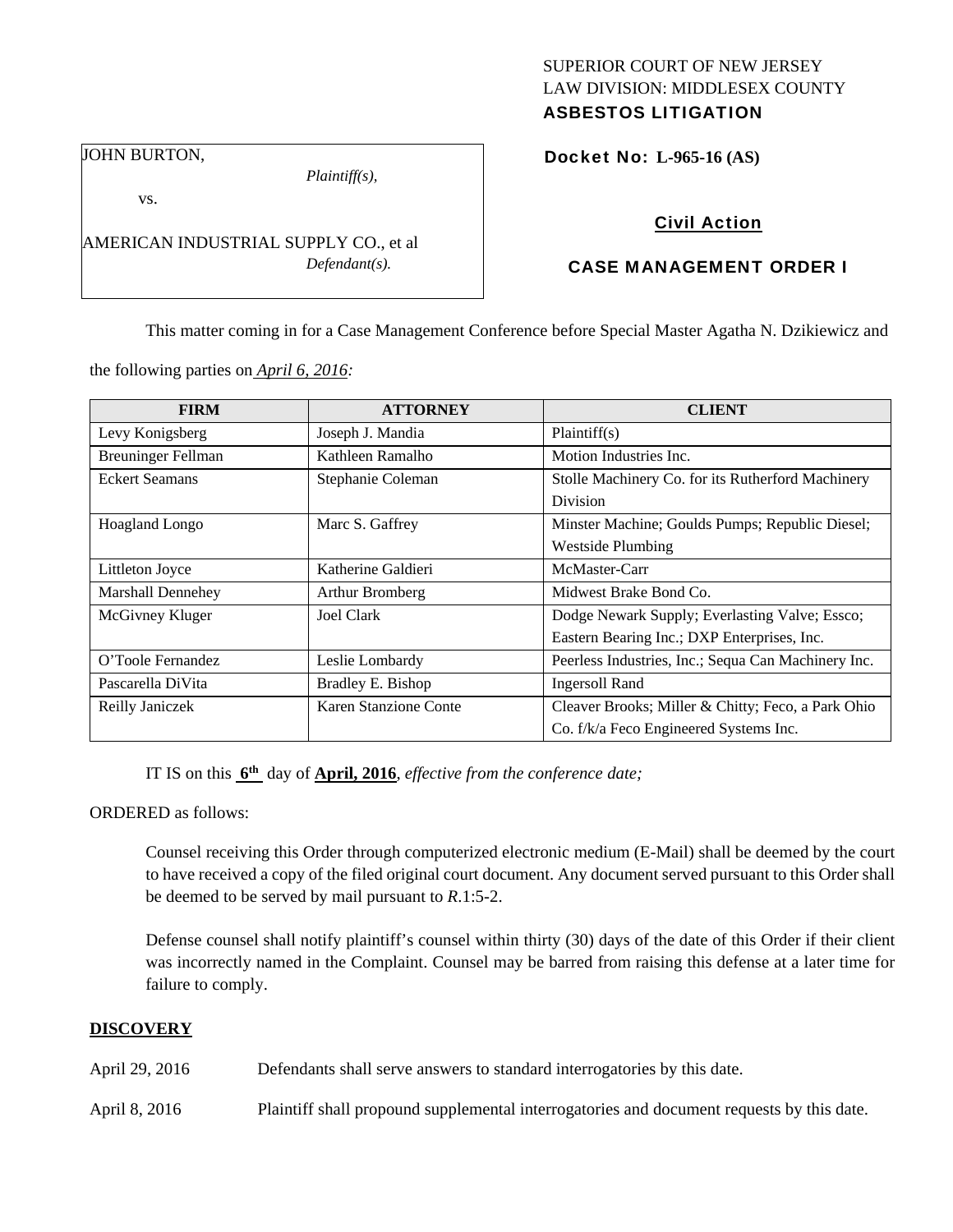| May 9, 2016    | Defendants shall serve answers to supplemental interrogatories and document requests by this<br>date.                                                                                                       |
|----------------|-------------------------------------------------------------------------------------------------------------------------------------------------------------------------------------------------------------|
| April 19, 2016 | Defendants shall propound supplemental interrogatories and document requests by this date.                                                                                                                  |
| May 20, 2016   | Plaintiff shall serve answers to supplemental interrogatories and document requests by this<br>date.                                                                                                        |
| July 15, 2016  | Fact discovery, including depositions, shall be completed by this date. Plaintiff's counsel shall<br>contact the Special Master within one week of this deadline if all fact discovery is not<br>completed. |
| July 15, 2016  | Depositions of corporate representatives shall be completed by this date.                                                                                                                                   |

#### **EARLY SETTLEMENT**

September 9, 2016 Settlement demands shall be served on all counsel and the Special Master by this date.

#### **SUMMARY JUDGMENT MOTION PRACTICE**

| July 22, 2016 | Plaintiff's counsel shall advise, in writing, of intent not to oppose motions by this date. |  |  |
|---------------|---------------------------------------------------------------------------------------------|--|--|
|               |                                                                                             |  |  |

- August 5, 2016 Summary judgment motions shall be filed no later than this date.
- September 2, 2016 Last return date for summary judgment motions.

#### **MEDICAL DEFENSE**

- July 15, 2016 Plaintiff shall serve medical expert reports by this date.
- July 15, 2016 Upon request by defense counsel, plaintiff is to arrange for the transfer of pathology specimens and x-rays, if any, by this date.

September 16, 2016 Defendants shall identify its medical experts and serve medical reports, if any, by this date. **In addition, defendants shall notify plaintiff's counsel (as well as all counsel of record) of a joinder in an expert medical defense by this date.** 

#### **LIABILITY EXPERT REPORTS**

July 15, 2016 Plaintiff shall identify its liability experts and serve liability expert reports or a certified expert statement by this date or waive any opportunity to rely on liability expert testimony.

September 16, 2016 Defendants shall identify its liability experts and serve liability expert reports, if any, by this date or waive any opportunity to rely on liability expert testimony.

#### **ECONOMIST EXPERT REPORTS**

- July 15, 2016 Plaintiff shall identify its expert economists and serve expert economist report(s), if any, by this date or waive any opportunity to rely on economic expert testimony.
- September 16, 2016 Defendants shall identify its expert economists and serve expert economist report(s), if any, by this date or waive any opportunity to rely on economic expert testimony.

\_\_\_\_\_\_\_\_\_\_\_\_\_\_\_\_\_\_\_\_\_\_\_\_\_\_\_\_\_\_\_\_\_\_\_\_\_\_\_\_\_\_\_\_\_\_\_\_\_\_\_\_\_\_\_\_\_\_\_\_\_\_\_\_\_\_\_\_\_\_\_\_\_\_\_\_\_\_\_\_\_\_\_\_\_\_\_\_\_\_\_\_\_\_\_\_\_\_\_\_\_\_\_\_\_\_\_\_\_\_